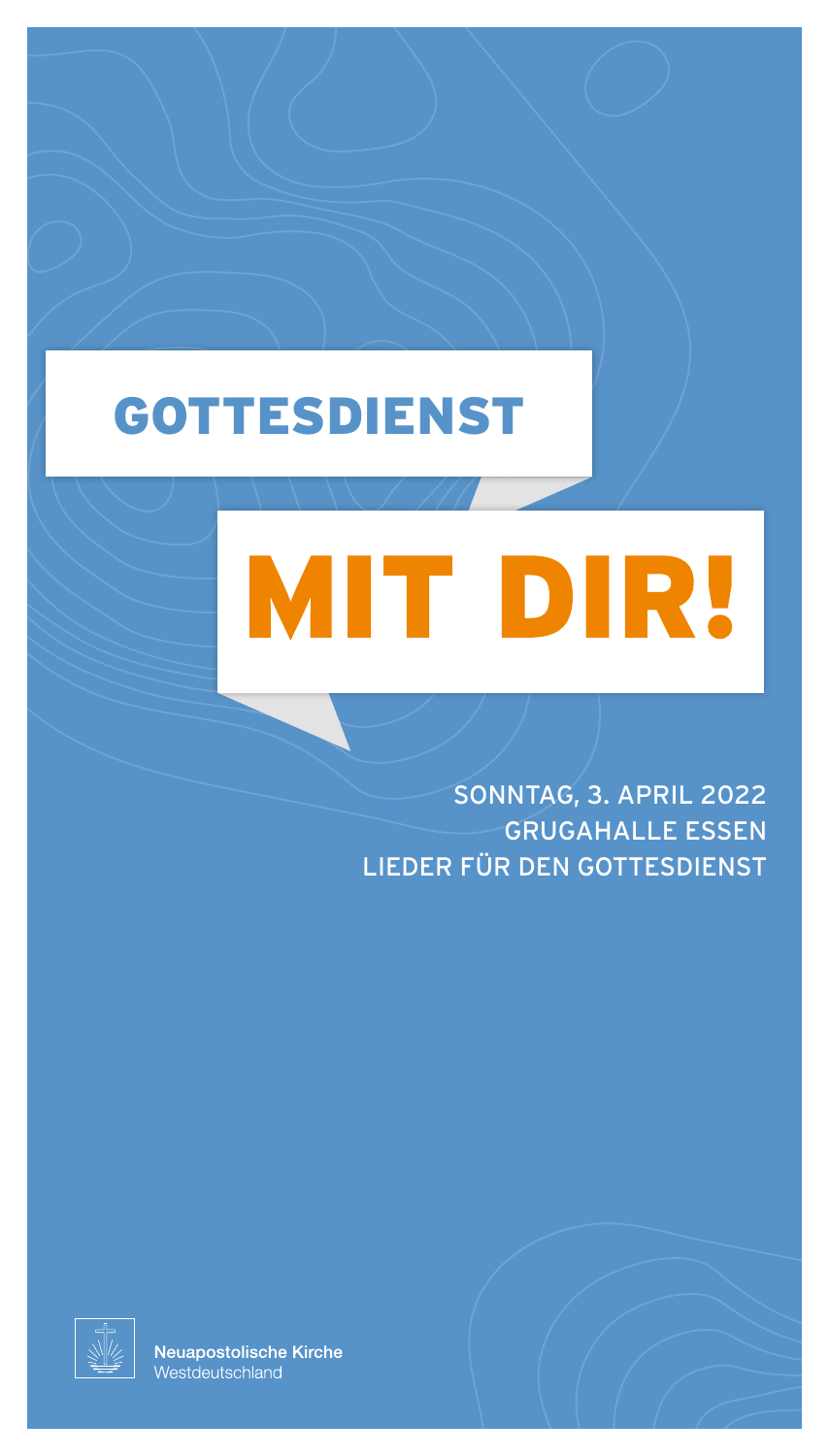### FATHER

1. Father, we enter your presence, to lift up your name. Father, you're worthy of glory, you're worthy of praise.

2. Father, we enter your presence, to lift up your name. Father, you're worthy of glory, you're worthy of praise.

Creator of everything, the reason for us to sing. You are acaited almighty king, we bless Your name forever.

Hallelujah, hallelujah, hallelujah, we worship you.

Creator of everything, the reason for us to sing. You are acaited almighty king, we bless Your name forever.

Hallelujah, hallelujah, hallelujah, we worship you.

3. Father, we enter your presence, to lift up your name. Father, you're worthy of glory, you're worthy of praise.

Creator of everything, the reason for us to sing. You are acaited almighty king, we bless Your name forever.

### Father, father, father, father.

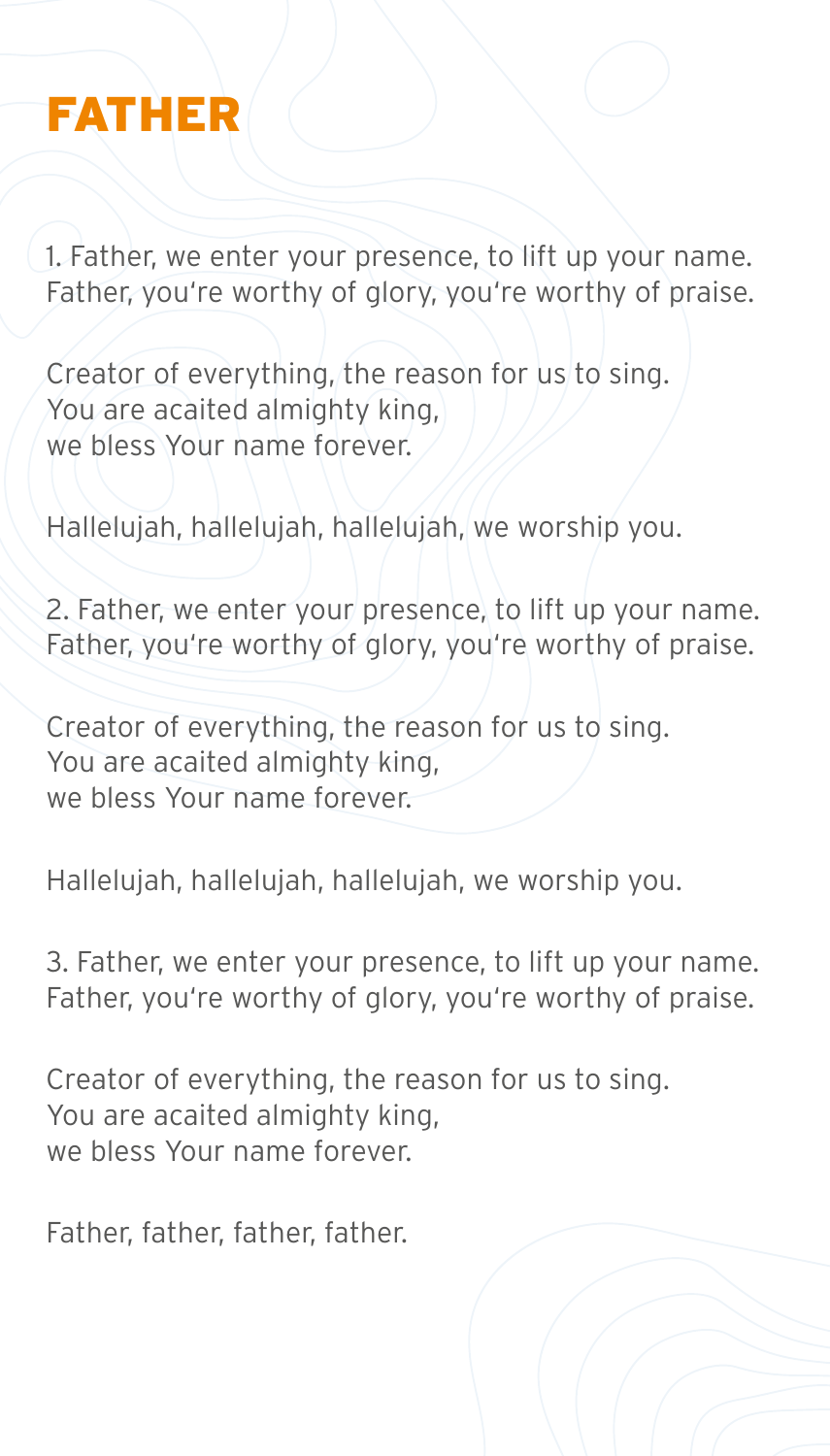### IT'S ME O LORD **STANDIN' IN THE NEED OF PRAY'R** EED OF PRAY



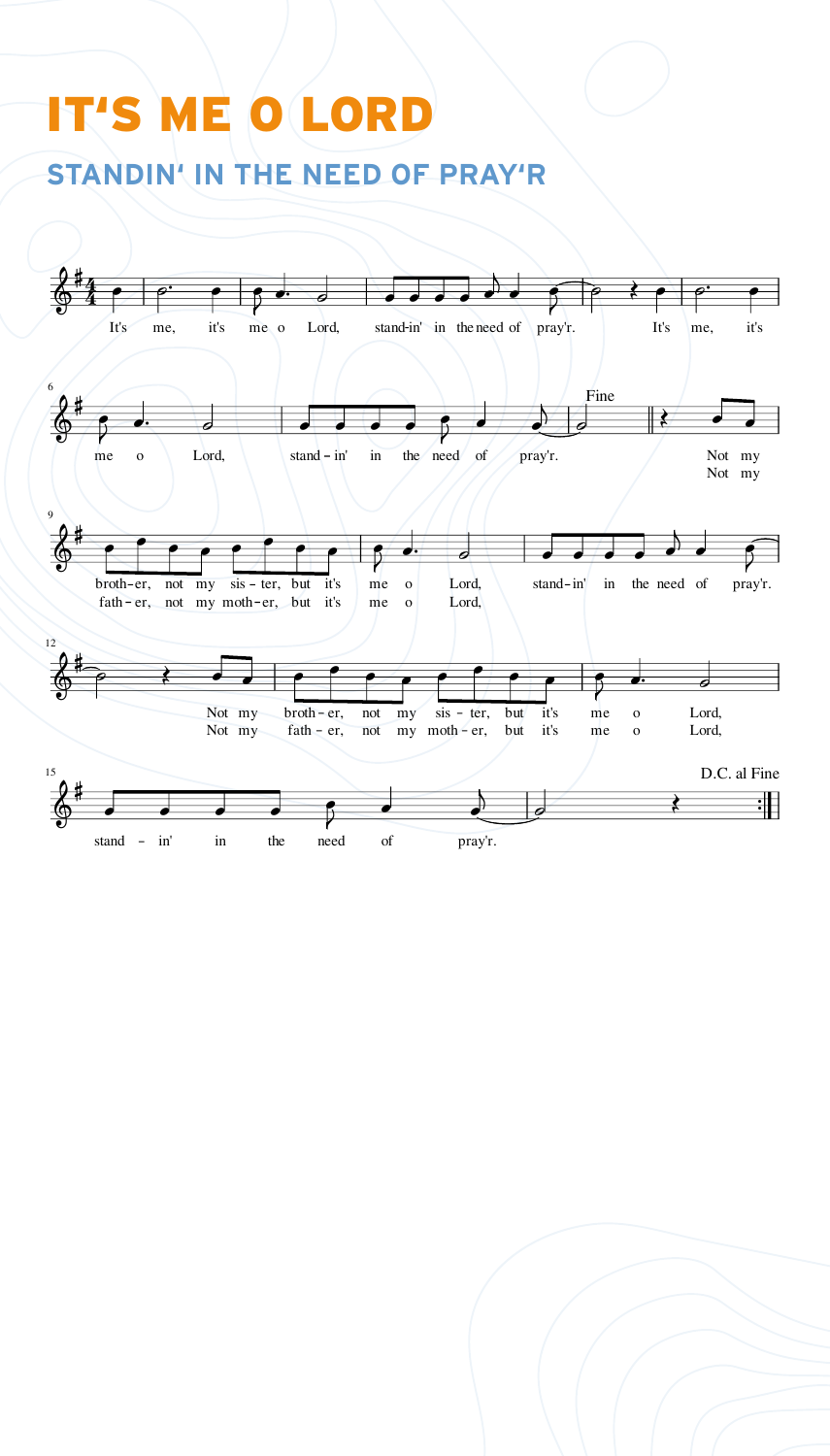### DAS SEI ALLE MEINE TAGE **GESANGBUCH 363**

1. Das sei alle meine Tage / meine Sorge, meine Frage, / ob der Herr in mir regiert, / ob ich in der Gnade bleibe, / ob sein Heil'ger Geist mich treibe, / ob ich folge, wie er führt.

2. Ob ich recht in Jesu lebe / und als ein' lebend'ge Rebe / Kraft und Saft aus ihm nur zieh, / ob mich Jesu Liebe rühret, / ob im Kummer er mich führet / und in seine Arm ich flieh.

3. Ob ich sorglos nichts versäume, / nichts aus Lässigkeit verträume, / ob mein Herz sich nicht zerstreut, / ob ich Böses überwinde, / im Vergeben stets mich finde, / ob mich Sünde innig reut.

4. Ob mir Jesus alles werde, / ob mich eitel Lust der Erde / nie um's stille Seligsein / im Genuss der Gnade bringe, / ob ich trachte, strebe, ringe, / Jesu ähnlicher zu sein.

Text: Friedrich August Tholuck (1799– 1877)

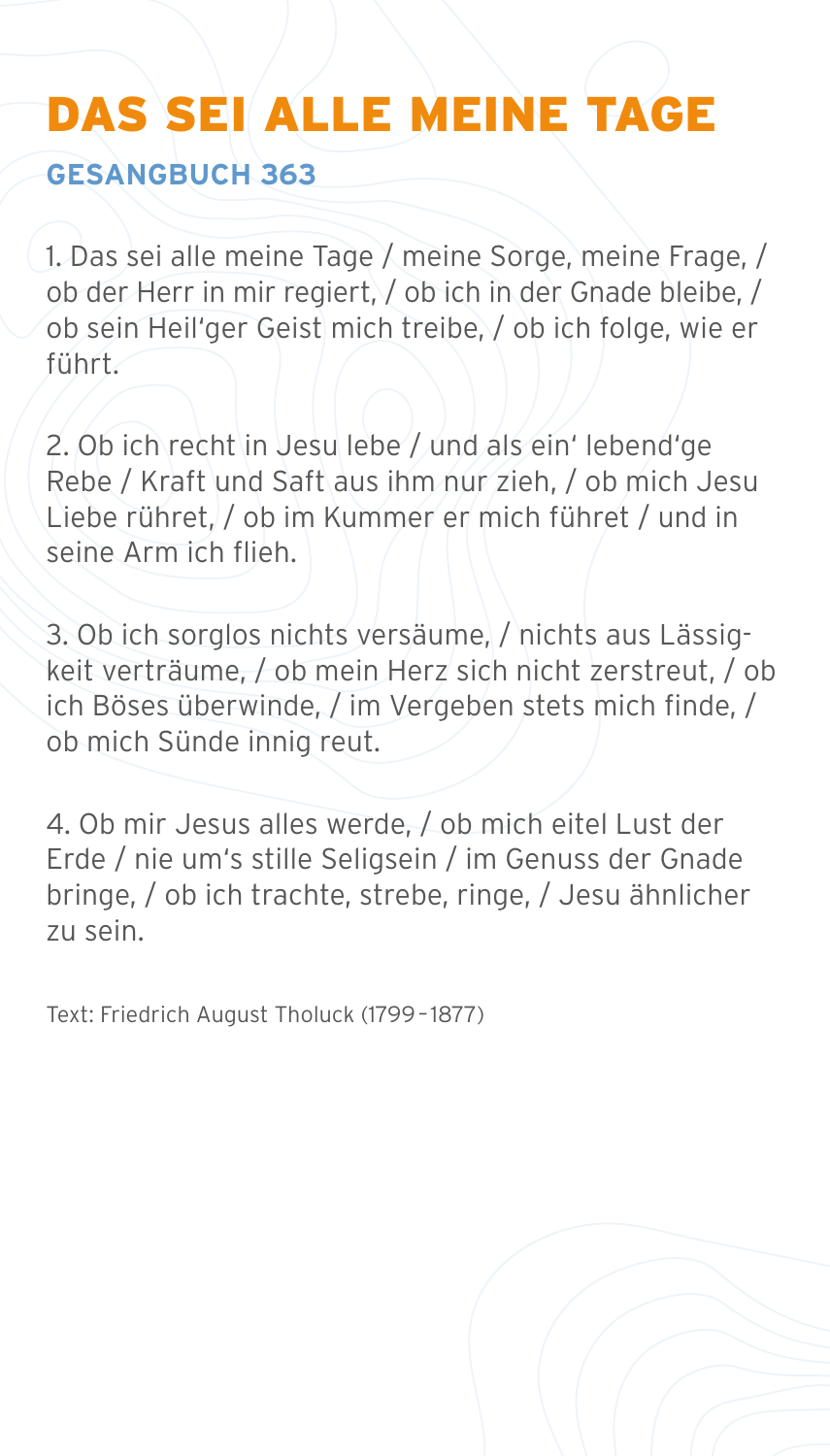### MEIN HERR IST UNBESCHREIBLICH GUT

### **GESANGBUCH 228**

1. Mein Herr ist unbeschreiblich gut, / und was er täglich an mir tut, / kann niemand besser machen. / Sein Herz, sein Wort, sein Geist, sein Blut, / sein duldender und sanfter Mut / sind wundersame Sachen. / Lass mich ewig / mit Verlangen an ihm hangen / und mit Freuden / unter seinem Stabe weiden!

2. Wo ist ein solcher lieber Herr, / der alle Tage freundlicher / sich gegen mich bezeiget? / Ich weiß - so wahr er mir vergibt - , / ich weiß nicht, warum er mich liebt / und was ihn zu mir neiget. / Heftig, kräftig, / unbeschreiblich, ganz ungläublich / sind die Triebe / seiner wunderbaren Liebe.

3. So wahr du lebst, mein treuer Herr, / du wirst mir täglich herrlicher, / wirst größer mir und lieber. / Denn weil mein Glaube dich versteht, / so weiß ich, wenn's durch Proben geht: / Dein Wille steht darüber. / Ewig wird mich / mein Begehren, dich zu ehren, / nie gereuen, / alle Tage mich erfreuen.

Text: Ernst Gottlieb Woltersdorf (1725– 1761)

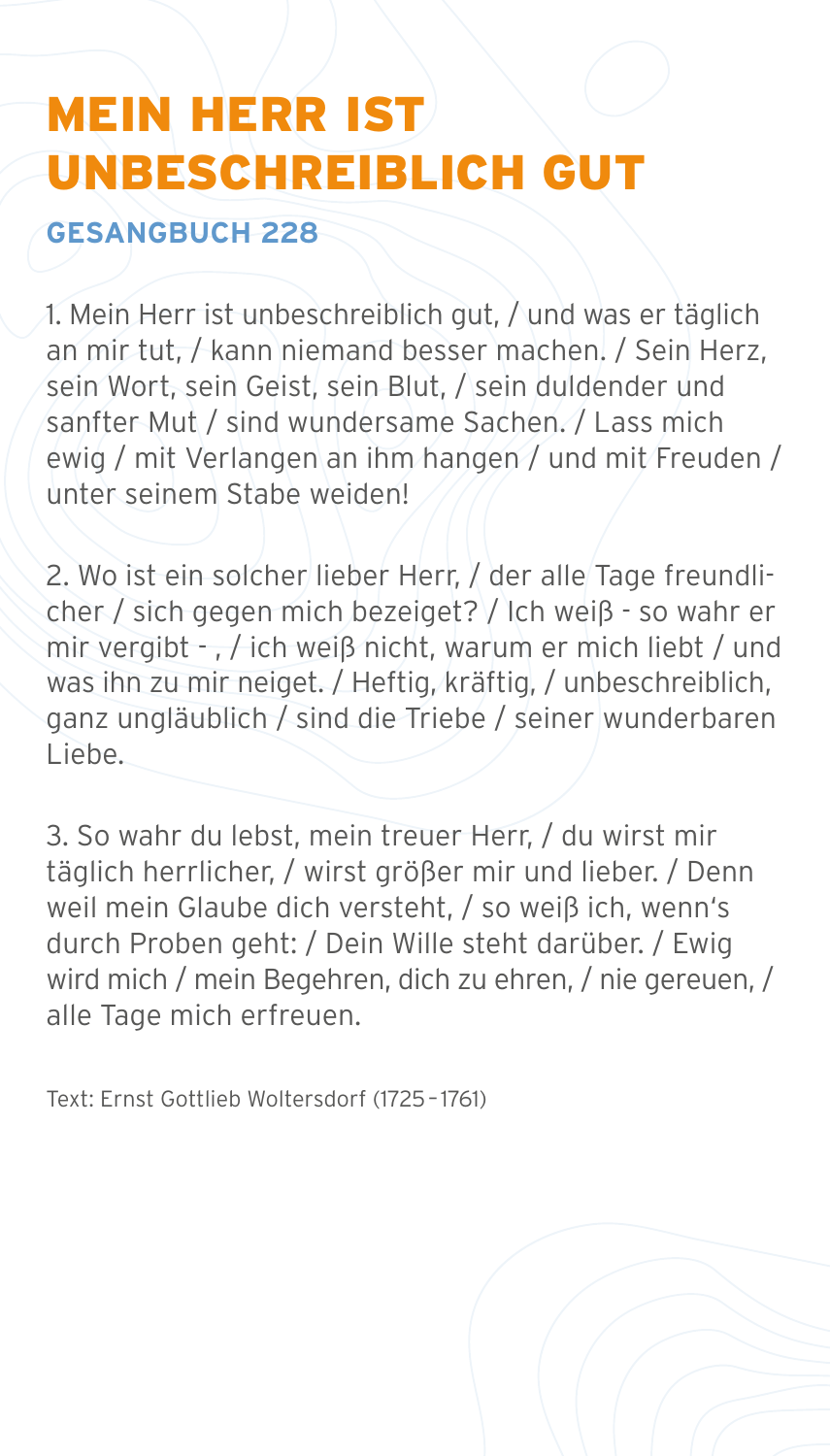### ALLEIN GOTT IN DER HÖH SEI EHR

### **GESANGBUCH 58**

1. Allein Gott in der Höh sei Ehr / und Dank für seine Gnade! / Von Sünd erlöst, kann nimmermehr / uns / rühren noch ein Schade. / Ein Wohlgefalln Gott an uns hat; / es fand in Jesu Liebestat / all unsre Not ein Ende.

2. Wir preisen und anbeten dich, / dass du im Sohn bist kommen / und unsre Schuld ganz gnädiglich / durch sein Blut hast genommen! / O Vater, wer durch deine Macht / aus Tod zum Leben ist gebracht, / rühmt ewig dein Erbarmen!

3. Wir beten an und loben dich, / wir bringen Ehr und danken, / dass du, Gott Vater, / ewiglich regierst ohn alles Wanken. / Ganz unbegrenzt ist deine Macht; / allzeit geschieht, was du bedacht. / Wohl uns solch eines Herren.

Text: unbekannt (Mainz um 1400)

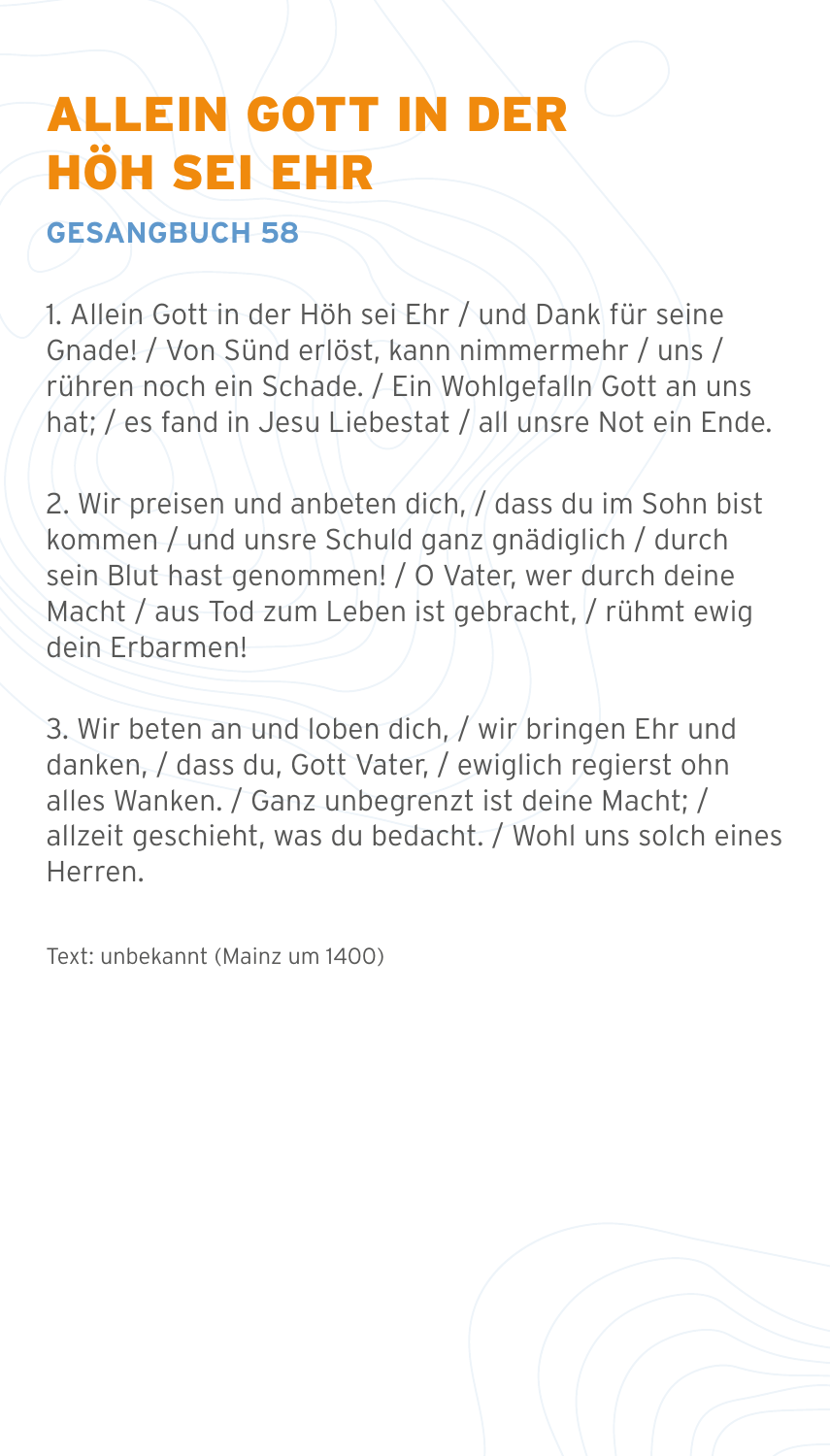### LORD REIGN IN ME

1. Over all the earth you reign on high, every mountain stream, every sunset sky. But my one request, Lord my only aim, is that you'd reign in me again.

Refrain: Lord reign in me, reign in your power. Over all my dreams, in my darkest hour. You are the Lord of all I am, so won't you reign in me again.

2. Over every thought, over every word, may my life reflect the beauty of my Lord. 'Cause you mean more to me than any earthly thing, so won't You reign in me again.

### You are the Lord of all I am, so won't you reign in me again.

(Refrain)

Bridge: Lord, teach me how to pray and teach me what to say, remind me of your pow'r ev'ry day and ev'ry hour, Lord, help me trust in you, cast all my cares on you, I want to live for you, obey in all I do.

(Lord reign in me, reign, all I do.)

### (Refrain)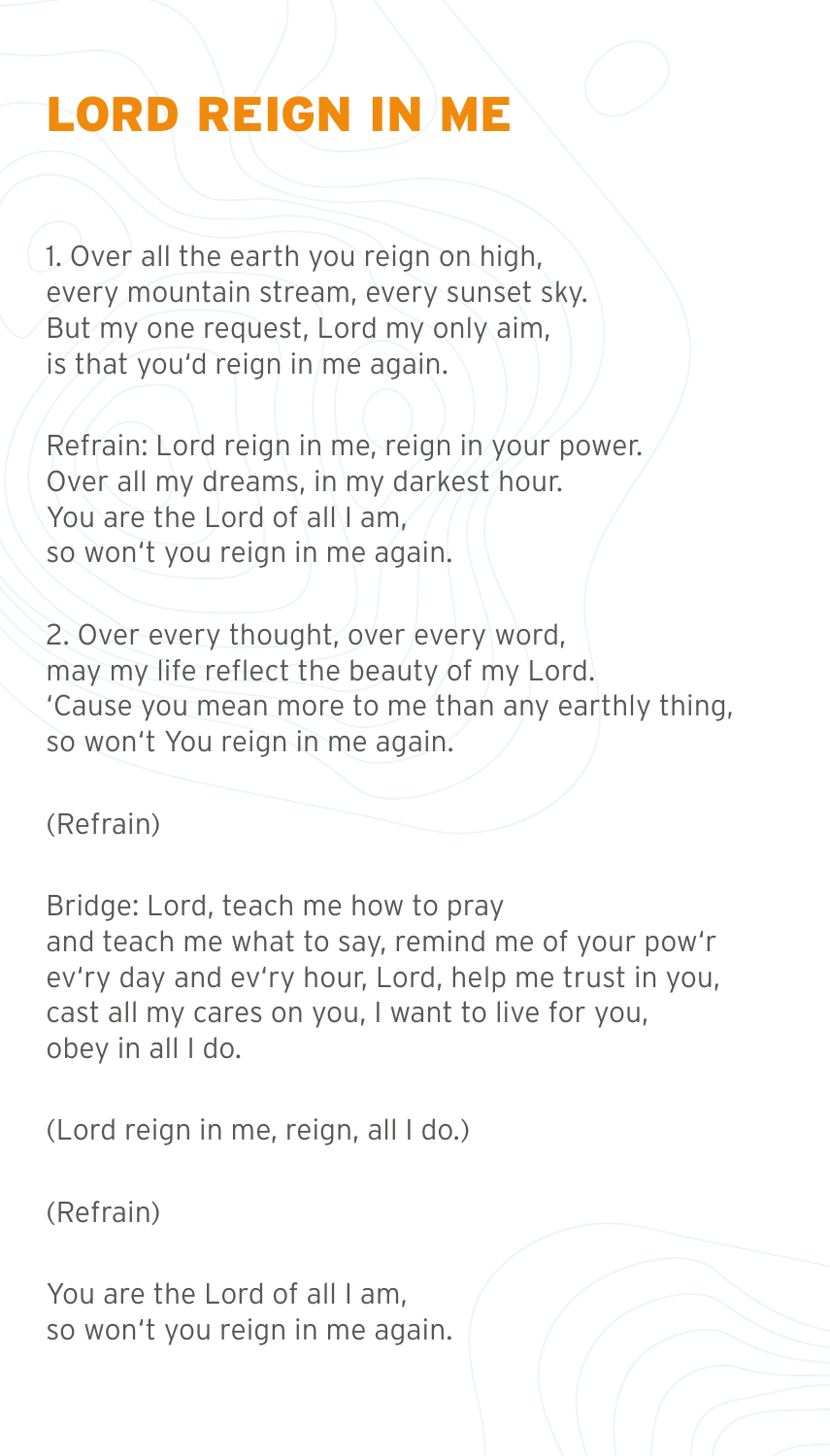### LIGHTHOUSE

In my wrestling and in my doubts In my failures You won't walk out Your great love will lead me through You are the peace in my troubled sea, oh oh You are the peace in my troubled sea

In the silence, You won't let go In the questions, Your truth will hold Your great love will lead me through You are the peace in my troubled sea, oh oh You are the peace in my troubled sea

My Lighthouse, my lighthouse Shining in the darkness, I will follow You My Lighthouse, my lighthouse (oh oh) I will trust the promise, You will carry me safe to shore (Oh-oh-oh-oh-oh) Safe to shore (Oh-oh-oh-oh-oh) Safe to shore (Oh-oh-oh-oh-oh) Safe to shore

I won't fear what tomorrow brings With each morning I'll rise and sing My God's love will lead me through You are the peace in my troubled sea, oh oh

### You are the peace in my troubled sea, oh oh

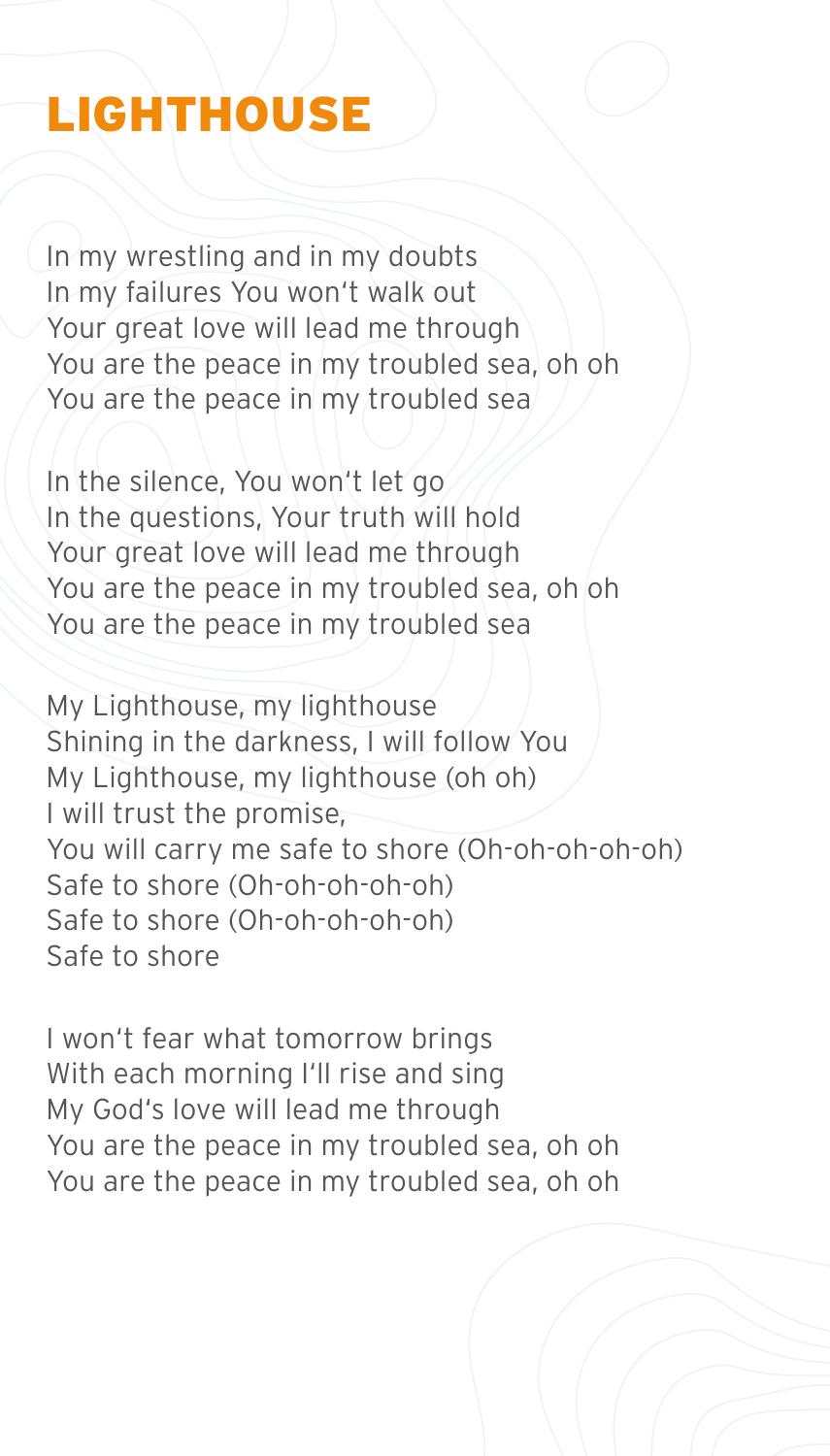You are my light My Lighthouse, my lighthouse (Oh-oh-oh-oh-oh) Shining in the darkness, I will follow You (Oh-oh-oh-oh-oh) My Lighthouse, my lighthouse (Oh-oh-oh-oh-oh) I will trust the promise, You will carry me safe to shore (Oh-oh-oh-oh-oh) Safe to shore (Oh-oh-oh-oh-oh) Safe to shore (Oh-oh-oh-oh-oh) Safe to shore

Fire before us, You're the brightest You will lead us through the storms

Fire before us, You're the brightest You will lead us through the storms

Fire before us, You're the brightest You will lead us through the storms

Fire before us, You're the brightest You will lead us through the storms

My Lighthouse, my lighthouse (Oh-oh-oh-oh-oh) Shining in the darkness, I will follow You (Oh-oh-oh-oh-oh) My Lighthouse, my lighthouse (Oh-oh-oh-oh-oh) I will trust the promise, You will carry me safe to shore (Oh-oh-oh-oh-oh) Safe to shore (Oh-oh-oh-oh-oh) Safe to shore (Oh-oh-oh-oh-oh)

### Safe to shore

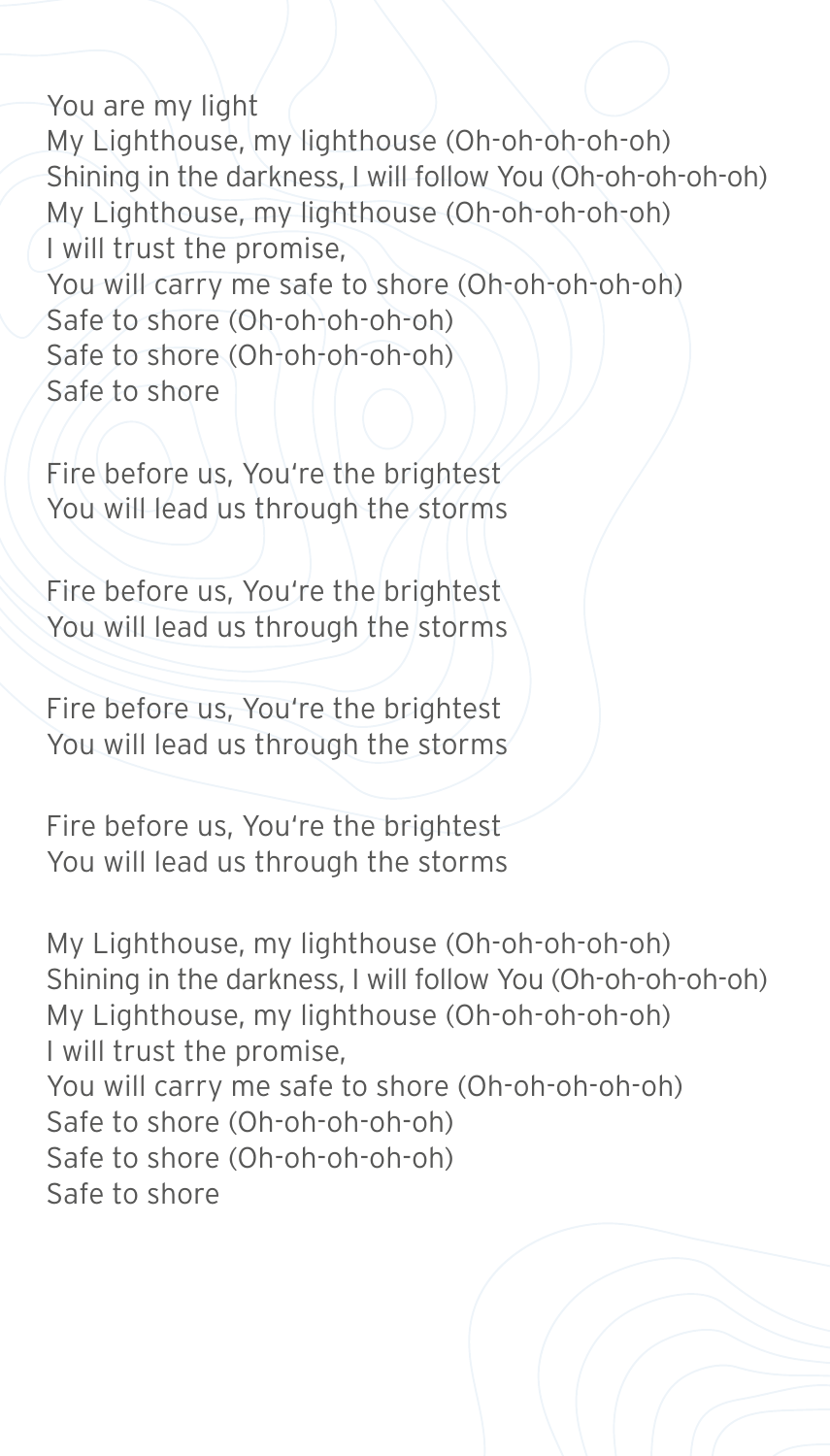1 wird das durchgehende Tragen einer FFP2-Maske empfohlen

### Gemeindegesang mit Maske

## Keine Maskenpflicht am Sitzplatz\*

### **Freie Platzwahl, jeden Platz b**

### beim Betreten und Verlassen der Halle **3G sowie Maskenpflicht**

# NEQR DEN GOTTESDIENST